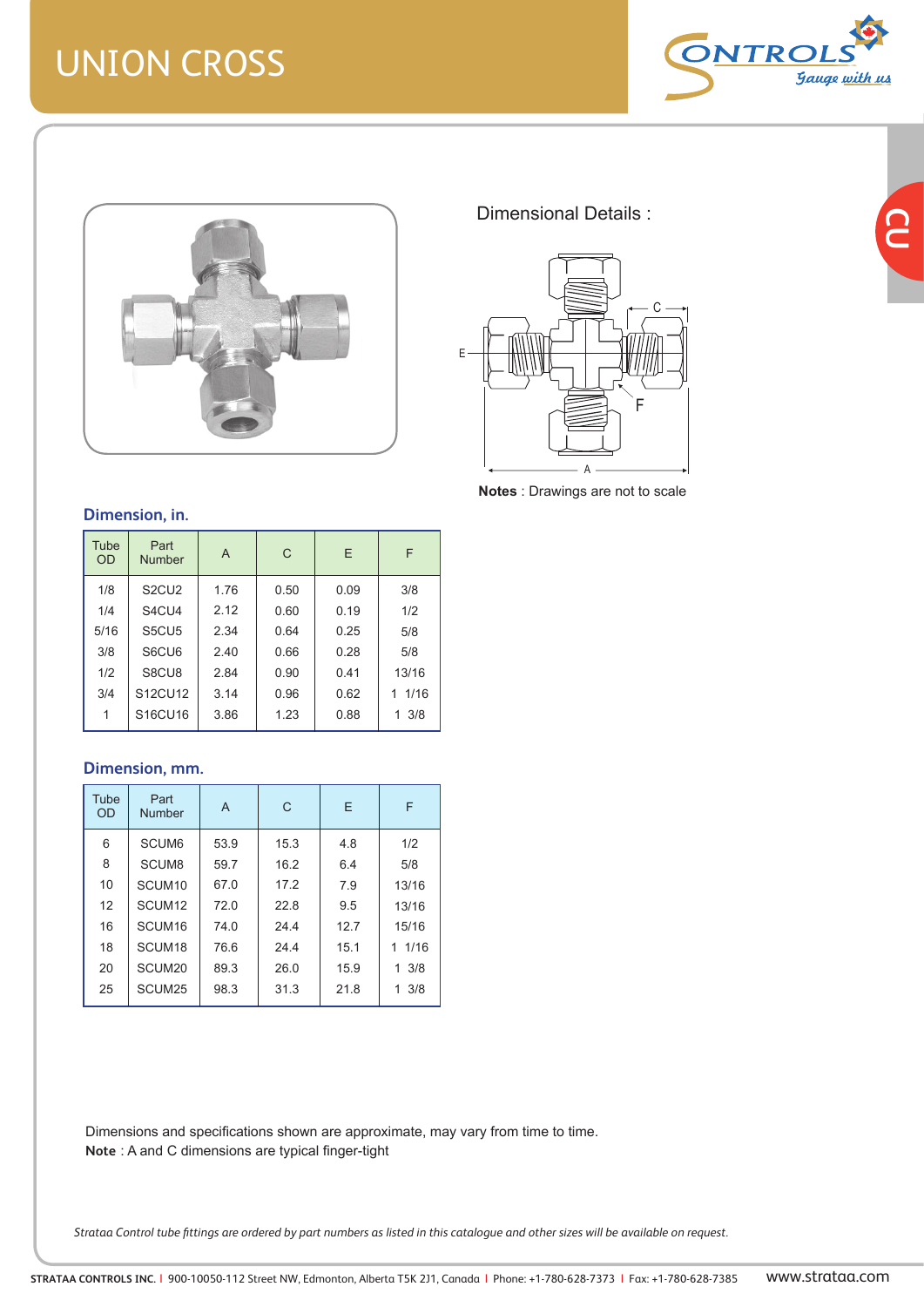## MALE ELBOW



**EM**





**Notes :** Drawings are not to scale

| Tube OD | <b>NPT Male</b><br><b>Thread Size</b> | Part<br><b>Number</b> | A    | C    | E    | F         |
|---------|---------------------------------------|-----------------------|------|------|------|-----------|
| 1/8     | 1/8                                   | S2EM2N                | 0.93 | 0.50 | 0.09 | 7/16      |
| 1/8     | 1/4                                   | S2EM4N                | 0.97 | 0.50 | 0.09 | 1/2       |
| 1/4     | 1/4                                   | S4EM4N                | 1.06 | 0.60 | 0.19 | 1/2       |
| 1/4     | 3/8                                   | S4EM6N                | 1.17 | 0.60 | 0.19 | 11/16     |
| 1/4     | 1/2                                   | S4EM8N                | 1.25 | 0.60 | 0.19 | 13/16     |
| 3/8     | 1/4                                   | S6EM4N                | 1.20 | 0.66 | 0.28 | 5/8       |
| 3/8     | 3/8                                   | S6EM6N                | 1.23 | 0.66 | 0.28 | 11/16     |
| 3/8     | 3/4                                   | S6EM12N               | 1.46 | 0.66 | 0.28 | 1 1/16    |
| 1/2     | 1/4                                   | S8EM4N                | 1.42 | 0.90 | 0.28 | 13/16     |
| 1/2     | 3/8                                   | S8EM6N                | 1.42 | 0.90 | 0.38 | 13/16     |
| 1/2     | 1/2                                   | S8EM8N                | 1.42 | 0.90 | 0.41 | 13/16     |
| 1/2     | 3/4                                   | S8EM12N               | 1.57 | 0.90 | 0.41 | 1/16<br>1 |
| 3/4     | 1/2                                   | S12EM8N               | 1.57 | 0.96 | 0.47 | 1/16<br>1 |
| 3/4     | 3/4                                   | <b>S12EM12N</b>       | 1.57 | 0.96 | 0.62 | 1 1/16    |
| 1       | 3/4                                   | S16EM12N              | 1.93 | 1.23 | 0.62 | 3/8<br>1  |
| 1       | 1                                     | S16EM16N              | 1.93 | 1.23 | 0.88 | 3/8<br>1  |

|         | Dimension, mm.                        |                |      |      |      |            |  |  |  |  |  |
|---------|---------------------------------------|----------------|------|------|------|------------|--|--|--|--|--|
| Tube OD | <b>NPT Male</b><br><b>Thread Size</b> | Part<br>Number | A    | C    | F    | F<br>in    |  |  |  |  |  |
| 6       | 1/8                                   | SM6EM2N        | 27.0 | 15.3 | 4.8  | 1/2        |  |  |  |  |  |
| 6       | 1/4                                   | SM6EM4N        | 27.0 | 15.3 | 4.8  | 1/2        |  |  |  |  |  |
| 6       | 3/8                                   | SM6EM6N        | 29.8 | 15.3 | 4.8  | 11/16      |  |  |  |  |  |
| 6       | 1/2                                   | SM6EM8N        | 31.8 | 15.3 | 4.8  | 13/16      |  |  |  |  |  |
| 8       | 1/8                                   | SM8EM2N        | 28.8 | 16.2 | 4.8  | 9/16       |  |  |  |  |  |
| 8       | 1/4                                   | SM8EM4N        | 28.8 | 16.2 | 6.4  | 9/16       |  |  |  |  |  |
| 8       | 3/8                                   | SM8EM6N        | 30.6 | 16.2 | 6.4  | 11/16      |  |  |  |  |  |
| 8       | 1/2                                   | SM8EM8N        | 32.6 | 16.2 | 6.4  | 13/16      |  |  |  |  |  |
| 10      | 1/8                                   | SM10EM2N       | 31.5 | 17.2 | 4.8  | 11/16      |  |  |  |  |  |
| 10      | 1/4                                   | SM10EM4N       | 31.5 | 17.2 | 7.1  | 11/16      |  |  |  |  |  |
| 10      | 3/8                                   | SM10EM6N       | 31.5 | 17.2 | 7.9  | 11/16      |  |  |  |  |  |
| 10      | 1/2                                   | SM10EM8N       | 33.5 | 17.2 | 7.9  | 13/16      |  |  |  |  |  |
| 12      | 1/4                                   | SM12EM4N       | 36.0 | 22.8 | 7.1  | 13/16      |  |  |  |  |  |
| 12      | 3/8                                   | SM12EM6N       | 36.0 | 22.8 | 9.5  | 13/16      |  |  |  |  |  |
| 12      | 1/2                                   | SM12EM8N       | 36.0 | 22.8 | 9.5  | 13/16      |  |  |  |  |  |
| 12      | 3/4                                   | SM12EM12N      | 39.8 | 22.8 | 9.5  | 1/16<br>1. |  |  |  |  |  |
| 16      | 3/8                                   | SM16EM6N       | 38.0 | 24.4 | 9.5  | 15/16      |  |  |  |  |  |
| 16      | 1/2                                   | SM16EM8N       | 38.0 | 24.4 | 11.9 | 15/16      |  |  |  |  |  |
| 16      | 3/4                                   | SM16EM12N      | 39.8 | 24.4 | 12.7 | 1/16<br>1. |  |  |  |  |  |
| 20      | 1/2                                   | SM20EM8N       | 44.6 | 26.0 | 11.9 | 3/8<br>1   |  |  |  |  |  |
| 20      | 3/4                                   | SM20EM12N      | 44.6 | 26.0 | 15.9 | 3/8<br>1   |  |  |  |  |  |
| 25      | 3/4                                   | SM25EM12N      | 49.1 | 31.3 | 15.9 | 1<br>3/8   |  |  |  |  |  |
| 25      | 1                                     | SM25EM16N      | 49.1 | 31.3 | 21.8 | 1<br>3/8   |  |  |  |  |  |

Dimensions and specifications shown are approximate, may vary from time to time. **Note** : A and C dimensions are typical finger-tight

*Strataa Control tube fittings are ordered by part numbers as listed in this catalogue and other sizes will be available on request.*

#### **Dimension, in.**

| mension, mm. |                                       |                       |      |      |      |            |  |  |  |  |
|--------------|---------------------------------------|-----------------------|------|------|------|------------|--|--|--|--|
| be OD        | <b>NPT Male</b><br><b>Thread Size</b> | Part<br><b>Number</b> | A    | C    | Ε    | F<br>in    |  |  |  |  |
| 6            | 1/8                                   | SM6EM2N               | 27.0 | 15.3 | 4.8  | 1/2        |  |  |  |  |
| 6            | 1/4                                   | SM6EM4N               | 27.0 | 15.3 | 4.8  | 1/2        |  |  |  |  |
| 6            | 3/8                                   | SM6EM6N               | 29.8 | 15.3 | 4.8  | 11/16      |  |  |  |  |
| 6            | 1/2                                   | SM6EM8N               | 31.8 | 15.3 | 4.8  | 13/16      |  |  |  |  |
| 8            | 1/8                                   | SM8EM2N               | 28.8 | 16.2 | 4.8  | 9/16       |  |  |  |  |
| 8            | 1/4                                   | SM8EM4N               | 28.8 | 16.2 | 6.4  | 9/16       |  |  |  |  |
| 8            | 3/8                                   | SM8EM6N               | 30.6 | 16.2 | 6.4  | 11/16      |  |  |  |  |
| 8            | 1/2                                   | SM8EM8N               | 32.6 | 16.2 | 6.4  | 13/16      |  |  |  |  |
| 10           | 1/8                                   | SM10EM2N              | 31.5 | 17.2 | 4.8  | 11/16      |  |  |  |  |
| 10           | 1/4                                   | SM10EM4N              | 31.5 | 17.2 | 7.1  | 11/16      |  |  |  |  |
| 10           | 3/8                                   | SM10EM6N              | 31.5 | 17.2 | 7.9  | 11/16      |  |  |  |  |
| 10           | 1/2                                   | SM10EM8N              | 33.5 | 17.2 | 7.9  | 13/16      |  |  |  |  |
| 12           | 1/4                                   | SM12EM4N              | 36.0 | 22.8 | 7.1  | 13/16      |  |  |  |  |
| 12           | 3/8                                   | SM12EM6N              | 36.0 | 22.8 | 9.5  | 13/16      |  |  |  |  |
| 12           | 1/2                                   | SM12EM8N              | 36.0 | 22.8 | 9.5  | 13/16      |  |  |  |  |
| 12           | 3/4                                   | SM12EM12N             | 39.8 | 22.8 | 9.5  | 1/16<br>1. |  |  |  |  |
| 16           | 3/8                                   | SM16EM6N              | 38.0 | 24.4 | 9.5  | 15/16      |  |  |  |  |
| 16           | 1/2                                   | SM16EM8N              | 38.0 | 24.4 | 11.9 | 15/16      |  |  |  |  |
| 16           | 3/4                                   | SM16EM12N             | 39.8 | 24.4 | 12.7 | 1/16<br>1  |  |  |  |  |
| 20           | 1/2                                   | SM20EM8N              | 44.6 | 26.0 | 11.9 | 3/8<br>1   |  |  |  |  |
| 20           | 3/4                                   | SM20EM12N             | 44.6 | 26.0 | 15.9 | 3/8<br>1   |  |  |  |  |
| 25           | 3/4                                   | SM25EM12N             | 49.1 | 31.3 | 15.9 | 1<br>3/8   |  |  |  |  |
|              |                                       |                       |      |      |      |            |  |  |  |  |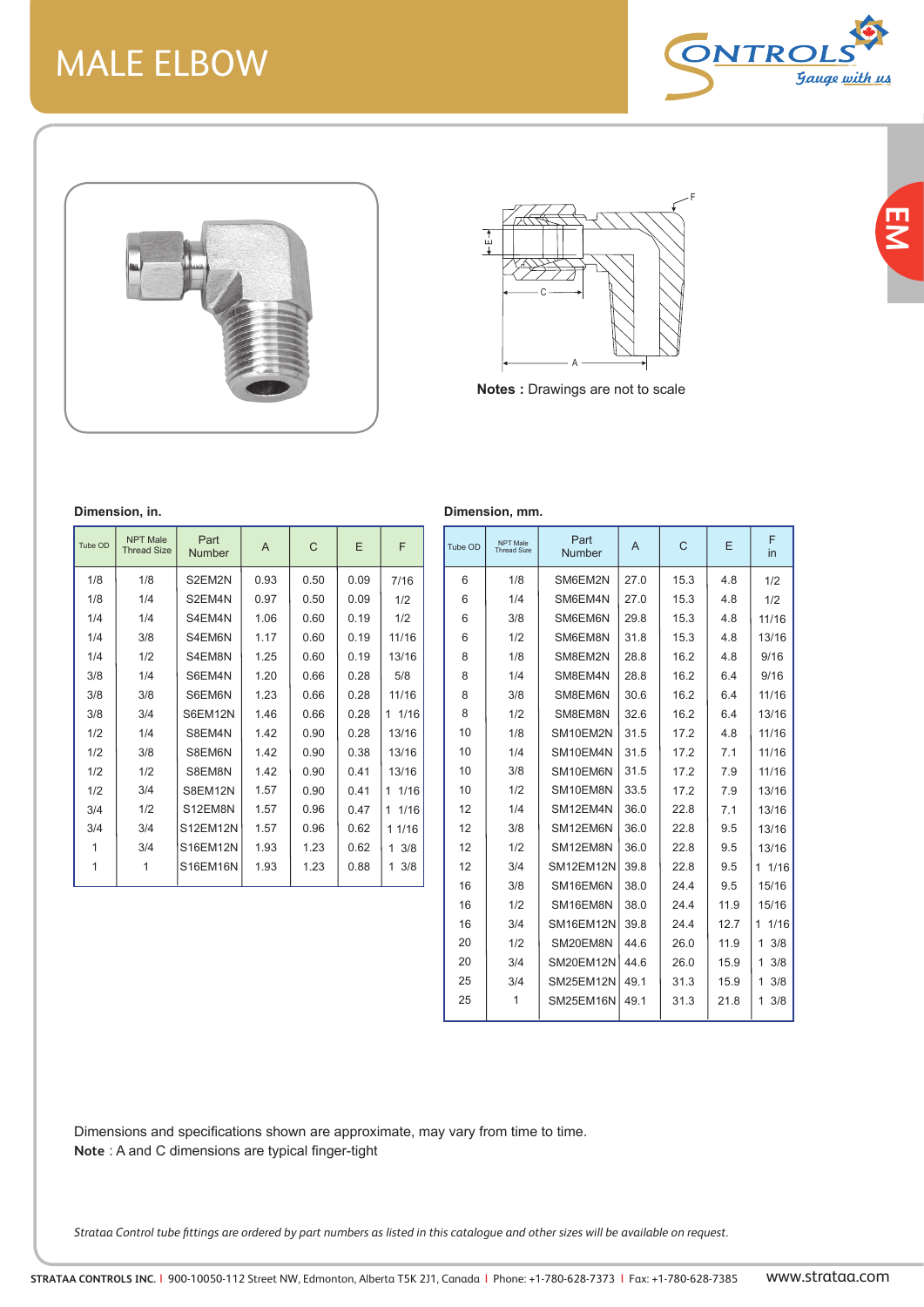# UNION ELBOW



巴<br>C



#### **Dimension, in.**

| Tube OD | Part<br>Number                 | A    | C    | E    | F     |
|---------|--------------------------------|------|------|------|-------|
| 1/8     | S <sub>2</sub> EU <sub>2</sub> | 0.88 | 0.50 | 0.09 | 3/8   |
| 1/4     | S4EU4                          | 1.06 | 0.60 | 0.19 | 1/2   |
| 3/8     | S6EU6                          | 1.20 | 0.66 | 0.28 | 5/8   |
| 1/2     | S8EU8                          | 1.42 | 0.90 | 0.41 | 13/16 |
| 5/8     | S10EU10                        | 1.50 | 0.96 | 0.50 | 15/16 |
| 3/4     | S12EU12                        | 1.57 | 0.96 | 0.62 | 11/16 |
| 7/8     | S14EU14                        | 1.76 | 1.02 | 0.72 | 13/8  |
|         | S16EU16                        | 1.93 | 1.23 | 0.88 | 13/8  |

#### **Dimension, mm.**

| Tube OD | Part<br><b>Number</b> | A    | C    | Е    | F         |
|---------|-----------------------|------|------|------|-----------|
| 6       | SM6EU                 | 27.0 | 15.3 | 4.8  | 1/2       |
| 8       | SM6EU                 | 28.8 | 16.2 | 6.4  | 9/16      |
| 10      | SM <sub>10</sub> EU   | 31.5 | 17.2 | 7.9  | 11/16     |
| 12      | SM <sub>12EU</sub>    | 36.0 | 22.8 | 9.5  | 13/16     |
| 16      | SM <sub>16</sub> EU   | 38.0 | 24.4 | 12.7 | 15/16     |
| 18      | SM <sub>18EU</sub>    | 39.8 | 24.4 | 15.1 | 1/16<br>1 |
| 20      | SM <sub>20</sub> EU   | 44.6 | 26.0 | 15.9 | 3/8<br>1. |
| 25      | SM <sub>25</sub> EU   | 49.1 | 31.3 | 21.8 | 13/8      |

Dimensions and specifications shown are approximate, may vary from time to time. **Note** : A and C dimensions are typical finger-tight

*Strataa Control tube fittings are ordered by part numbers as listed in this catalogue and other sizes will be available on request.*

## Dimensional Details :



**Notes** : Drawings are not to scale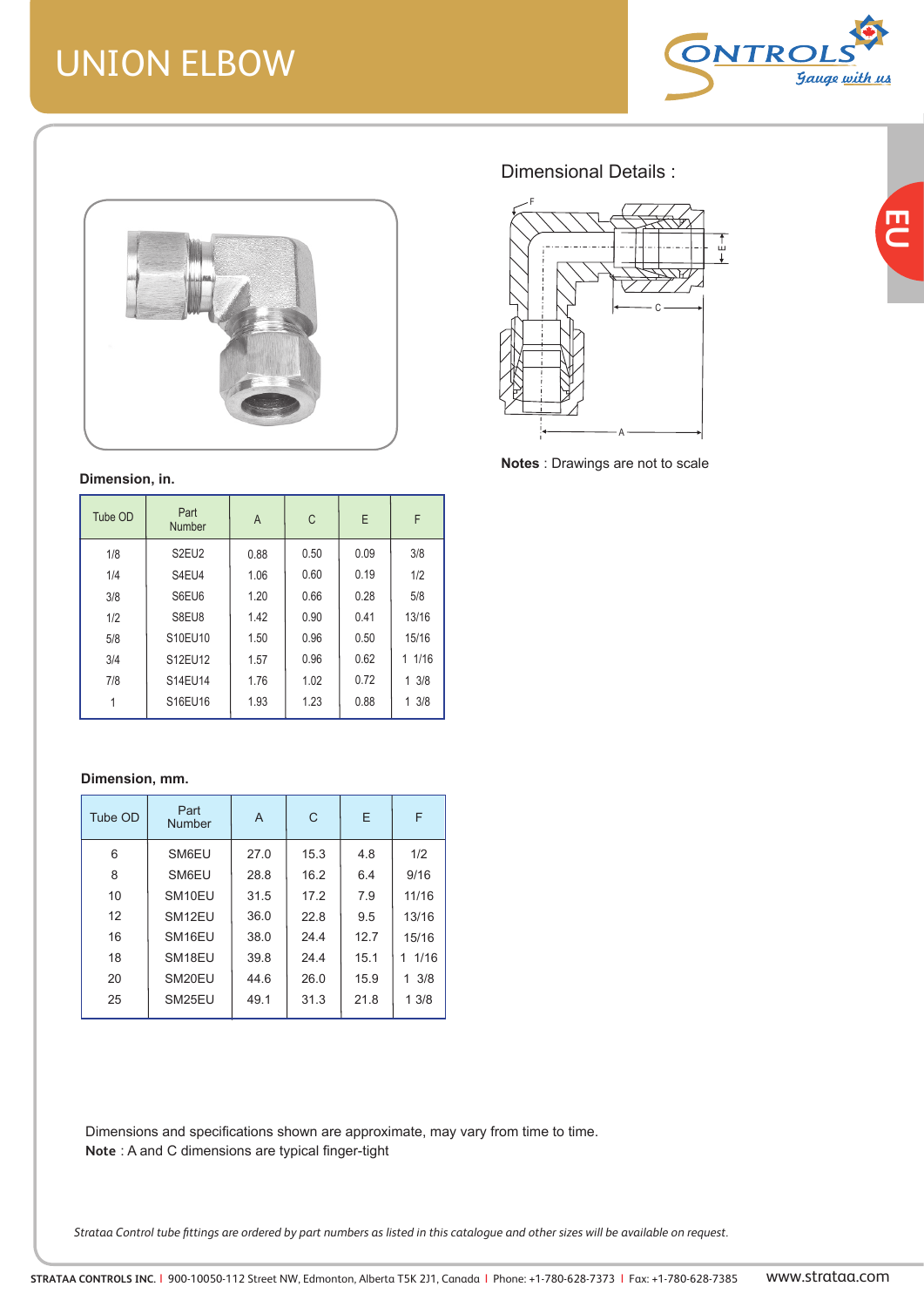# SOCKET WELD ELBOW





**Dimension, in.**

| Tube<br><b>OD</b> | Part<br><b>Number</b> | A    | C    | E    | F      |      |
|-------------------|-----------------------|------|------|------|--------|------|
| 1/4               | S4SWE4                | 1.06 | 0.60 | 0.19 | 1/2    | 0.50 |
| 3/8               | S6SWE6                | 1.20 | 0.66 | 0.28 | 5/8    | 0.62 |
| 1/2               | S8SWE8                | 1.42 | 0.90 | 0.41 | 13/16  | 0.81 |
| 3/4               | S12SWE12              | 1.57 | 0.96 | 0.62 | 1 1/16 | 1.06 |
| 1                 | S16SWE16              | 1.93 | 1.23 | 0.88 | 13/8   | 1.38 |

## **Dimensional Details :**



Notes : Drawings are not to scale

## SOCKET WELD CONNECTOR



#### **Dimension, in.**

| Tube<br><b>OD</b> | Male Pipe<br><b>Weld Size</b> | Part<br><b>Number</b> | A    | C    | E    | J              | F     |
|-------------------|-------------------------------|-----------------------|------|------|------|----------------|-------|
| 1/4               | 1/4                           | S4SWC4                | 1.49 | 0.60 | 0.19 | 0.540          | 9/16  |
| 3/8               | 3/8                           | S6SWC6                | 1.57 | 0.66 | 0.28 | 0.675          | 11/16 |
| 1/2               | 1/2                           | S8SWC8                | 1.93 | 0.90 | 0.41 | 0.840          | 7/8   |
| 3/4               | 3/4                           | S12SWC12 1.99         |      | 0.96 | 0.62 | $1.050$ 1 1/16 |       |
| 1                 | 1                             | S16SWC16 2.45         |      | 1.23 | 0.88 | 1.315          | 1.3/8 |

Dimensional Details :



**Notes** : Drawings are not to scale

## **Dimension, mm.**

| Male Pipe<br>Weld Size | Part<br><b>Number</b> | A    | C    | E    | J.   | F  |
|------------------------|-----------------------|------|------|------|------|----|
| 1/4                    | SM6SWC4               | 37.9 | 15.3 | 4.8  | 13.7 | 14 |
| 1/4                    | SM8SWC4               | 38.7 | 16.2 | 6.4  | 13.7 | 15 |
| 1/2                    | SM8SWC8               | 45.6 | 16.2 | 6.4  | 21.3 | 22 |
| 3/8                    | SM10SWC6              | 40.9 | 17.2 | 7.9  | 17.1 | 18 |
| 1/2                    | SM10SWC8              | 46.5 | 17.2 | 7.9  | 21.3 | 22 |
| 1/2                    | SM12SWC8              | 49.0 | 22.8 | 9.5  | 21.3 | 22 |
| 1/2                    | SM16SWC8              | 490  | 24.4 | 12.7 | 21.3 | 24 |
|                        |                       |      |      |      |      |    |

Dimensions and specifications shown are approximate, may vary from time to time. **Note** : A and C dimensions are typical finger-tight

*Strataa Control tube fittings are ordered by part numbers as listed in this catalogue and other sizes will be available on request.*



**SWE**